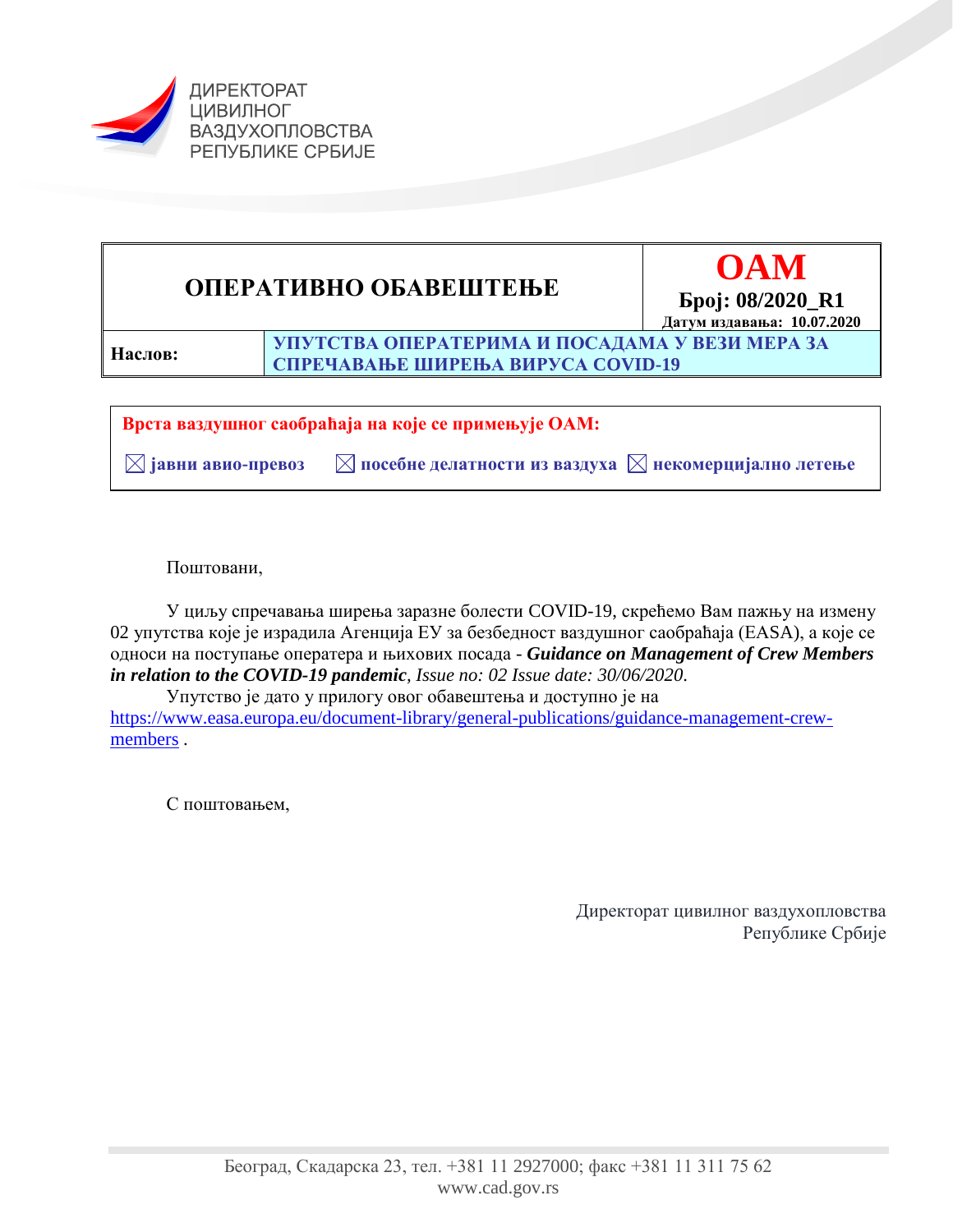

# <span id="page-1-1"></span><span id="page-1-0"></span>**Guidance on the management of crew members**

# in relation to the COVID-19 pandemic

**Issue no.:** 2

**Date:** 30.06.2020

**Author / FS2 Focal point:** Cristian Ionut Panait, Medical Expert FS 3.1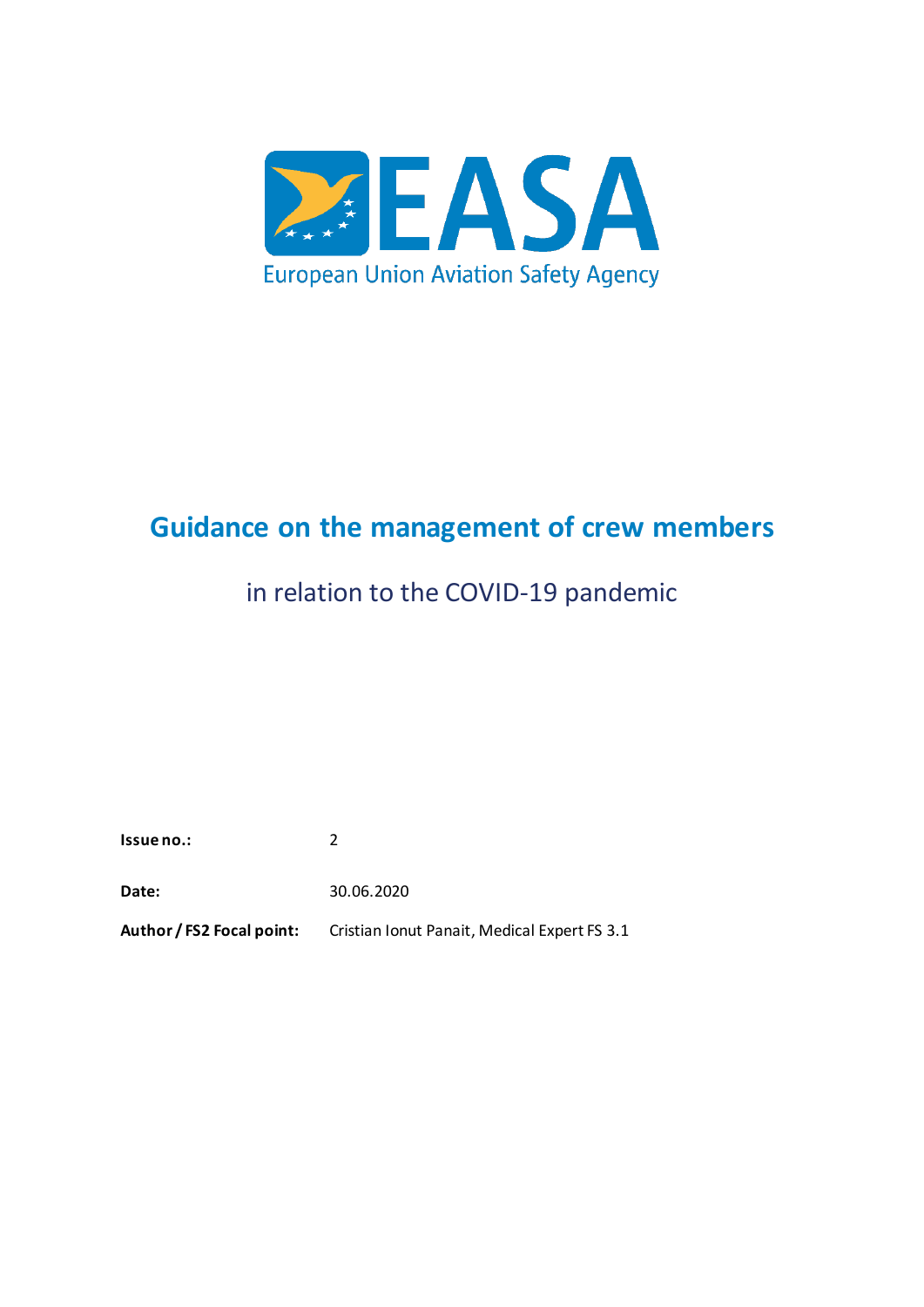

# **Table of contents**

<span id="page-2-0"></span>

| $\mathbf{1}$ .                                                                     |  |
|------------------------------------------------------------------------------------|--|
| 2 <sup>1</sup>                                                                     |  |
| 2.1                                                                                |  |
| 2.2                                                                                |  |
| 2.3                                                                                |  |
| 3.                                                                                 |  |
| 4.                                                                                 |  |
| Management of crew members in case of symptomatic passenger(s) on board  9<br>4.1  |  |
| Management of crew members following post-flight confirmation of a positive<br>4.2 |  |
|                                                                                    |  |
| 4.3                                                                                |  |
| Management of crew members involved in medical flights 10<br>4.4                   |  |
|                                                                                    |  |
|                                                                                    |  |
|                                                                                    |  |



an The Europe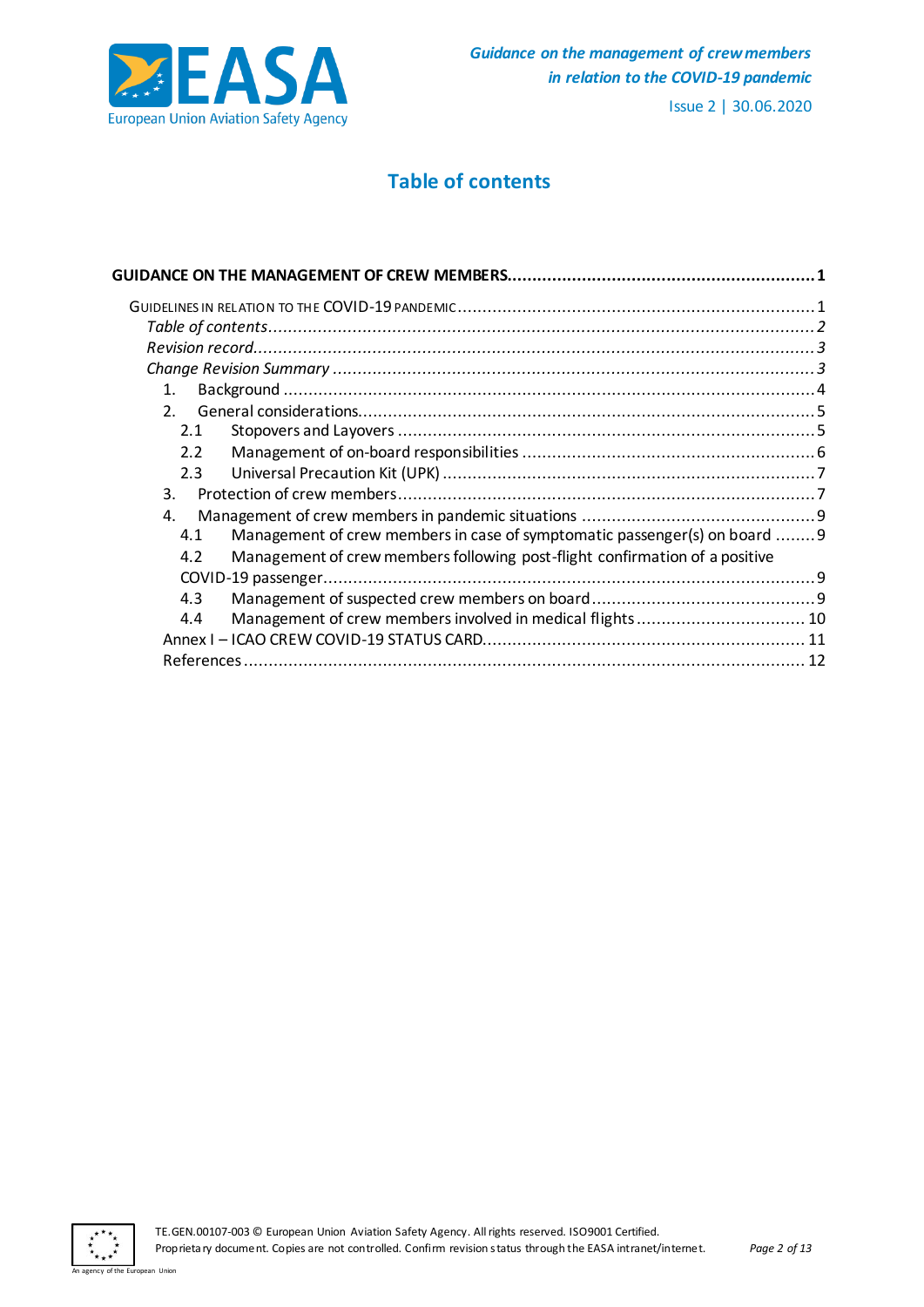

# **Revision record**

<span id="page-3-0"></span>

| <b>Issue</b> | Date of issue | <b>Summary of changes</b>                                                                                                                                                                                                          |
|--------------|---------------|------------------------------------------------------------------------------------------------------------------------------------------------------------------------------------------------------------------------------------|
| 01           |               | Initial issue                                                                                                                                                                                                                      |
| 02           |               | Changes include editorial and formatting changes, alignment with the<br>EASA-ECDC Aviation Health Safety Protocol, as well as with other<br>recent publications from ECDC, ICAO, aircraft manufacturers and other<br>stakeholders. |
|              |               |                                                                                                                                                                                                                                    |

# **Change Revision Summary**

<span id="page-3-1"></span>

| Paragraph no. Description of change |  |  |
|-------------------------------------|--|--|
|                                     |  |  |
|                                     |  |  |
|                                     |  |  |



an The Europe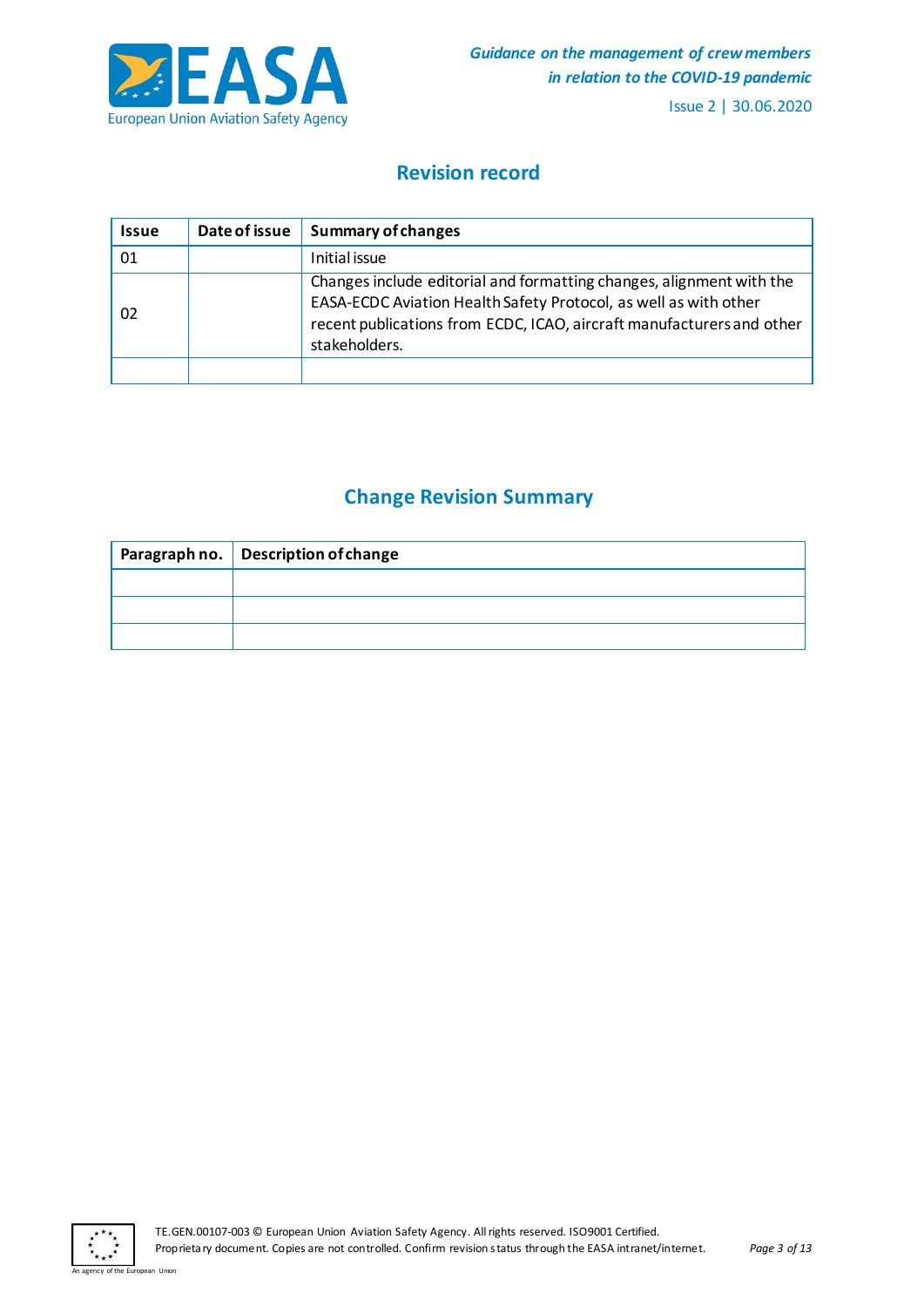

# <span id="page-4-0"></span>**1. Background**

- 1.1 In December 2019, the outbreak of a new type of coronavirus was identified in the province of Hubei, China. Since then, the evolution of the outbreak has been very rapid, affecting most countries worldwide. Consequently, on 30 January 2020 the outbreak was declared by the World Health Organization (WHO) as a public health emergency of international concern (PHEIC) and on 11 March 2020 further characterised as a pandemic.
- 1.2 In this context, [EASA](https://ad.easa.europa.eu/ad/2020-02R5) has developed, issued and updated a safety information bulletin (SIB) EASA [SIB 2020-02](https://ad.easa.europa.eu/ad/2020-02R5) to provide operational recommendations to European stakeholders in accordance with the official communications of the WHO and the European Centre for Disease Prevention and Control (ECDC) as well as to facilitate the access to guidance developed by other organisations (e.g. International Air Transport Association (IATA), Airport Council International (ACI), EU Healthy Gateways (Joint Action Preparedness and Action at Points of Entry (Ports, Airports, Ground Crossings)), etc.).
- 1.3 Furthermore, on 13 March 2020, EASA issued two safety directives (SDs), SD 2020-01 for the EASA Member States and SD 2020-02 for third-country operators performing the commercial air transport of passengers to, from and within the territories that are subject to the provisions of the Treaty on the Functioning of the European Union. These SDs mandate the disinfection of aircraft that arrive from high-risk areas and equip aircraft with one or more universal precaution kits (UPKs). During the consultation of these SDs, as well as after their publication, EASA received several questions on the protection of crew members and in particular on quarantine management guidelines for crew members that operate in high-risk areas.
- 1.4 EASA SDs 2020-01 and 2020-02 were superseded by [EASA SDs 2020-03](https://ad.easa.europa.eu/ad/SD-2020-03) an[d 2020-04](https://ad.easa.europa.eu/ad/SD-2020-04) respectively, mandating cleaning and disinfection before each flight longer than 6 hours, after identifying a suspect case on board and at least once every 24 hours for aircraft operators involved in the commercial air transport of passengers performing flights that are less than 6 hours.
- 1.5 Furthermore, it was reported to EASA that several aircraft operators (cargo and passenger transport) had put their crew members in quarantine for 14 days after a short stopover in areas considered as high risk by the national public health authorities although they had not left the aircraft during the stopover. Consequently, this guidance is intended to provide guidelines on the preventive measures that aircraft operators should implement in order to demonstrate to the national public health authorities of their Member States or other States that action has been taken to minimise the epidemiological risks and, this way, avoid putting their crews in quarantine by the public health authorities during stopover/layovers or when returning from high epidemiological risk areas.
- 1.6 In this context, on 26 March 2020 the European Commission adopted guidelines Facilitating Air Cargo Operations during the COVID-19 outbreak, which include a number of operational measures for the Member States to facilitate air cargo transport.
- 1.7 Consequently, EASA has developed and updatedthe following guidelines providing details on the measures recommended for aircraft operators and national competent authorities (NCAs) regarding the management of crew members that operate in high-risk areas. Although the development of these guidelines was triggered by the events as presented above, it is at the same time useful to implement good practices for the protection of crew members and limit the spread of the virus through air travel.

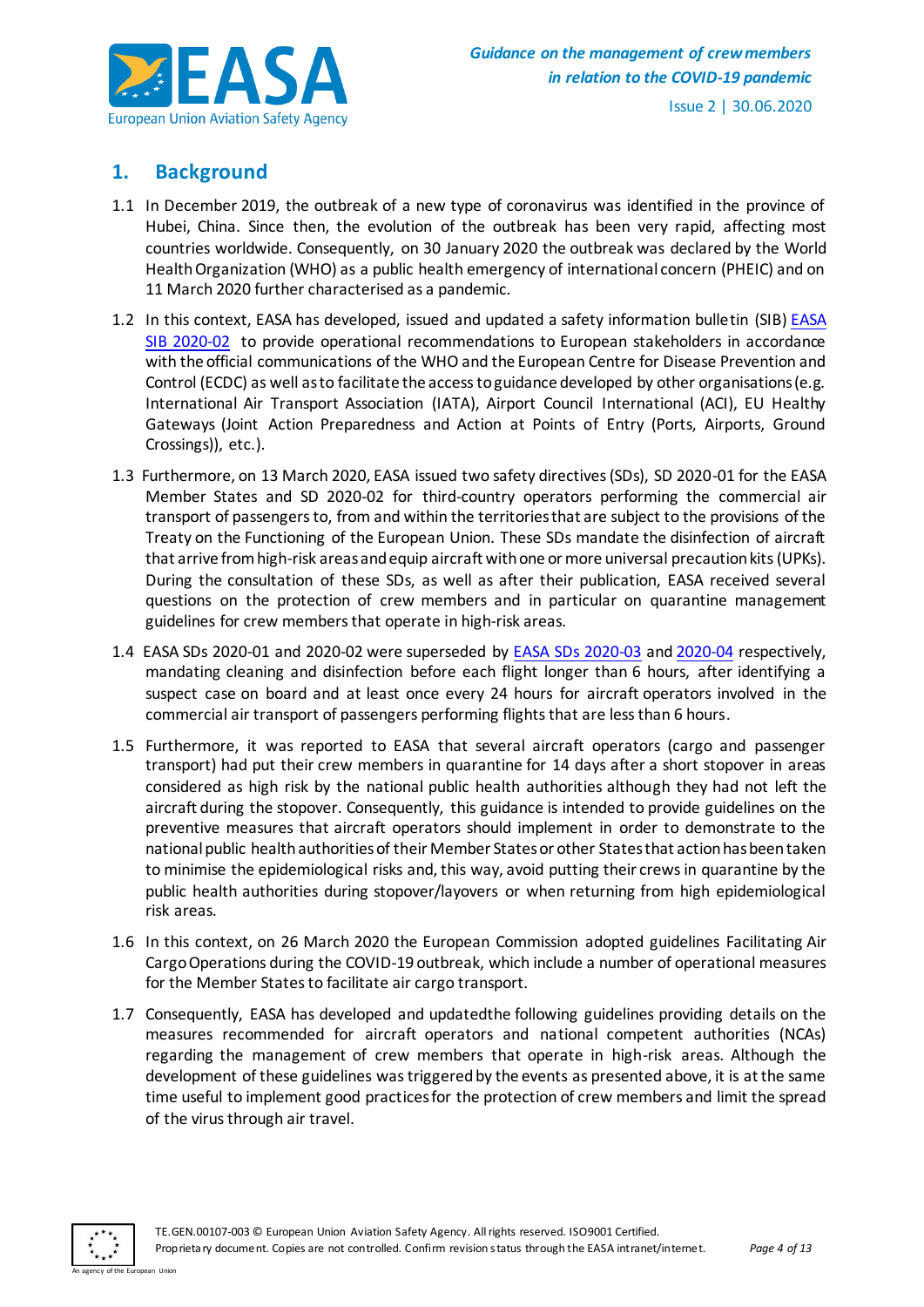

- 1.8 These guidelines should be considered by both NCAs and aircraft operators in conjunction with the recommendations of the WHO, the ECDC and the national public health authorities with regard to the management of contacts, suspected and confirmed cases.
- 1.9 Please note that these guidelines should be considered as guidance material only and an example of good practices to be implemented to the extent possible, depending on aircraft configuration, by aircraft operators that do not have procedures agreed with their national public health authorities, and they are in no way binding for aircraft operators or Member States.
- 1.10 The decision of the national public health authorities will prevail at all times over the recommendations presented in this guidance.

## <span id="page-5-0"></span>**2. General considerations**

#### <span id="page-5-1"></span>2.1 Stopovers and Layovers

- 2.1.1 Aircraft operators are encouraged to take and implement appropriate measures to avoid long stopovers and layovers in areas with confirmed ongoing local transmission of SARS-CoV-2, as much as practicable, in order to reduce the risk of contamination posed by the need for crew members to exit the airport's restricted areas and to unnecessarily come into contact with the local population.
- 2.1.2 Where crew members, maintenance or cargo/load specialised personnel are involved in flights with a short stopover or in special flights (such as those used for the emergency transportation of materials and medical teams) to/from areas with confirmed ongoing local transmission of SARS-CoV-2, they generally do not need to be put in quarantine and medical observation after their return, provided that they did not have a symptomatic passenger or crew member on board and could make good pre-return preparations by strictly observing the following requirements:
	- (1) Only one flight or technical crew member should be allowed to disembark the aircraft for external visual inspection, refuelling inspection, etc. In such case, close contact with the ground staff of an airport situated in an area with confirmed ongoing local transmission of SARS-CoV-2 should be avoided.
	- (2) To the greatest extent possible, no ground staff should be allowed to board the aircraft except for resolving technical problems or other ground staff whose presence on board is essential to perform their tasks. When such staff are on board, they should be required to wear appropriate personal protective equipment (PPE). Additionally, crew members should take all measures to keep close contact to a minimum, including wearing PPE such as face masks.
	- (3) The aircraft doors should be closed as soon as practicable for the return trip upon completion of the boarding procedure, including that of assisting medical personnel and materials, where applicable.
- 2.1.3 When long stopovers or layovers cannot be avoided due to operational restrictions, mitigating measures should be put in place in coordination with the airport operators and local authorities to ensure that the risk of exposure through the contact of crew members with the local population is considerably reduced. Such measures may include but are not limited to the following:

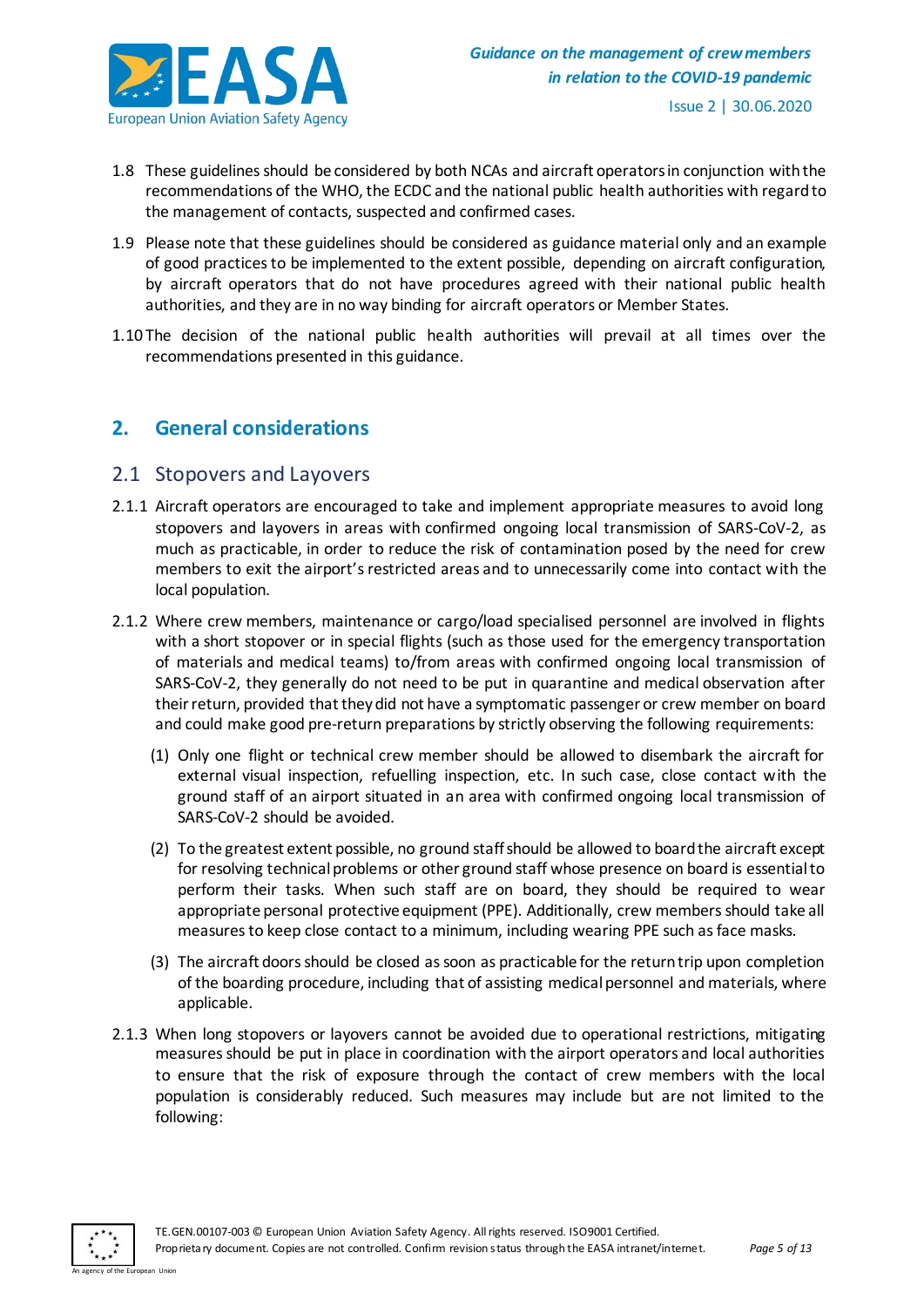

- (1) The aircraft operators should provide crew members with Additional Station Information outlining Special consideration/Curfews/Operational Restrictions based on national or local requirements at the destination;
- (2) In agreement with the airport and local authorities, crew members should be transferred, as much as practically possible, with a minimum separation of one seat between crew members.
- (3) Crew members should not be transferred to and from the resting facilities (hotel) through the public areas of the airport terminals.
- (4) Once they reach their resting facilities (hotel), crew members should:
	- (a) At all times comply with local public health regulations and policies;
	- (b) Avoid unnecessary contact with the public and other crew members, observe good personal hygiene, respiratory hygiene and physical distancing measures and wear a medical facemask when required to leave the room;
	- (c) Remain in the room as much as practical except to seek medical attention, for emergency situations or for essential activities, while respecting physical distancing requirements;
	- (d) Not use the common facilities of the accommodation unless physical distancing measures are in place;
	- (e) Consider dining in-room, getting take-outs or dining in a restaurant preferably within the accommodation facility, maintaining physical distancing; and
	- (f) Regularly monitor for COVID-19 relevant symptoms including fever.
- (5) The aircraft operator should ensure that each crew member has their own room (single occupancy) and should agree with the hotel that the rooms to be used by crew members should be disinfected before use.
- 2.1.4 NCAs should make public health authorities within their Member States aware of the specific situation of crew members in order to obtain, where possible, a derogation from the epidemiological containment requirements for crew members that return from flying duties in areas with confirmed ongoing local transmission of SARS-CoV-2 where they did not leave the aircraft and its adjacent perimeter. This is particularly important for crew members that are involved in air cargo operations, where the contact with potentially infected individuals is very limited.

# <span id="page-6-0"></span>2.2 Management of on-board responsibilities

The aircraft operator should clearly designate the tasks and cabin areas of responsibility to all cabin crew members who are expected to come into direct contact with passengers. Depending on aircraft configuration and cabin crew composition, each cabin crew member should be designated to perform their duties, as much as practically possible, in a single, delimited sector of the cabin. This will enable easier identification of the individuals who might be at greater risk of contamination should a COVID-19 case be identified on board. Aircraft operators should consider adjusting all non-essential crew interaction with passengers to reduce as much as practically possible the risk of contamination from asymptomatic passengers.

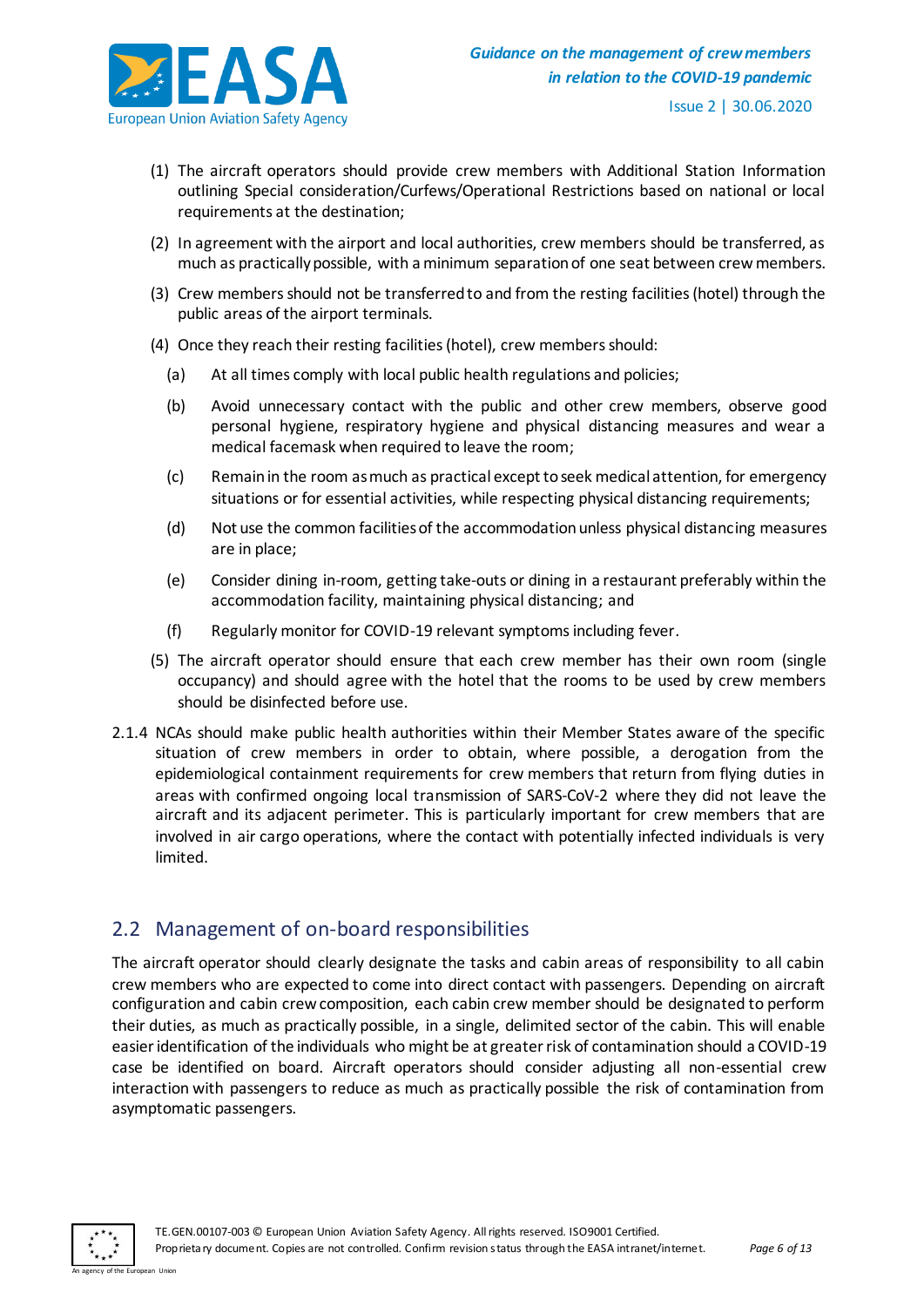

# <span id="page-7-0"></span>2.3 Universal Precaution Kit (UPK)

Aircraft operators should equip their aircraft with one or more UPKs as recommended by the EASA – ECDC Aviation Health Safety Protocol and provide training material to their crew members on how to safely put on and remove the PPE in accordance with the guidance provided by the WHO, the ECDC or the local public health authorities.

*Note 1: The content of the UPK is, in accordance with Attachment B of ICAO Annex 6 (ICAO, 2020):*

- (1) *Dry powder that can convert small liquid spill into a sterile granulated gel*
- (2) *Germicidal disinfectant for surface cleaning*
- (3) *Skin wipes*
- (4) *Face/eye mask (separate or combined)*
- (5) *Gloves (disposable)*
- (6) *Protective apron*
- (7) *Large absorbent towel*
- (8) *Pick-up scoop with scraper*
- (9) *Bio-hazard disposal waste bag*
- (10)*Instructions*

#### <span id="page-7-1"></span>**3. Protection of crew members**

- 3.1 When rostering crews, the aircraft operator should as much as possible maintain the same teams in order to avoid cross-contamination. This is particularly important for flight crew involved in helicopter operations and even more so for the ones performing medical flights.
- 3.2 Aircraft operators should provide crew members with guidance for health self-monitoring, which should include:
	- (1) measuring the body temperature at least twice a day;
	- (2) monitoring for symptoms such as fever, persistent coughing, or difficulties in breathing;
	- (3) clear and quick reporting means to inform the aircraft operator of potential signs or symptoms of infection. For the purpose of documenting evidence to be provided to public health authorities, aircraft operators should use the ICAO Crew COVID-19 Status Card presented in Annex I or similar forms acceptable to their national public health authorities.
- 3.3 Aircraft operators should develop clear and detailed procedures for the situation where a crew member becomes symptomatic, covering the cases when the crew member is at their home base, while down route or while on active duty.
- 3.4 Aircraft operators should establish the necessary PPE for their crew members, based on the risk of transmission for a given flight and the duty time foreseen. Additional equipment, such as medical face masks and disposable gloves, should be available for the management and treatment of suspected COVID-19 passengers and all crew members.
- *Note 2: According to scientific research (Lee, et al., 2016), the use of N95 or higher respirators and FFP3 respirators against airborne infectious diseases in healthcare settings is recommended. When*

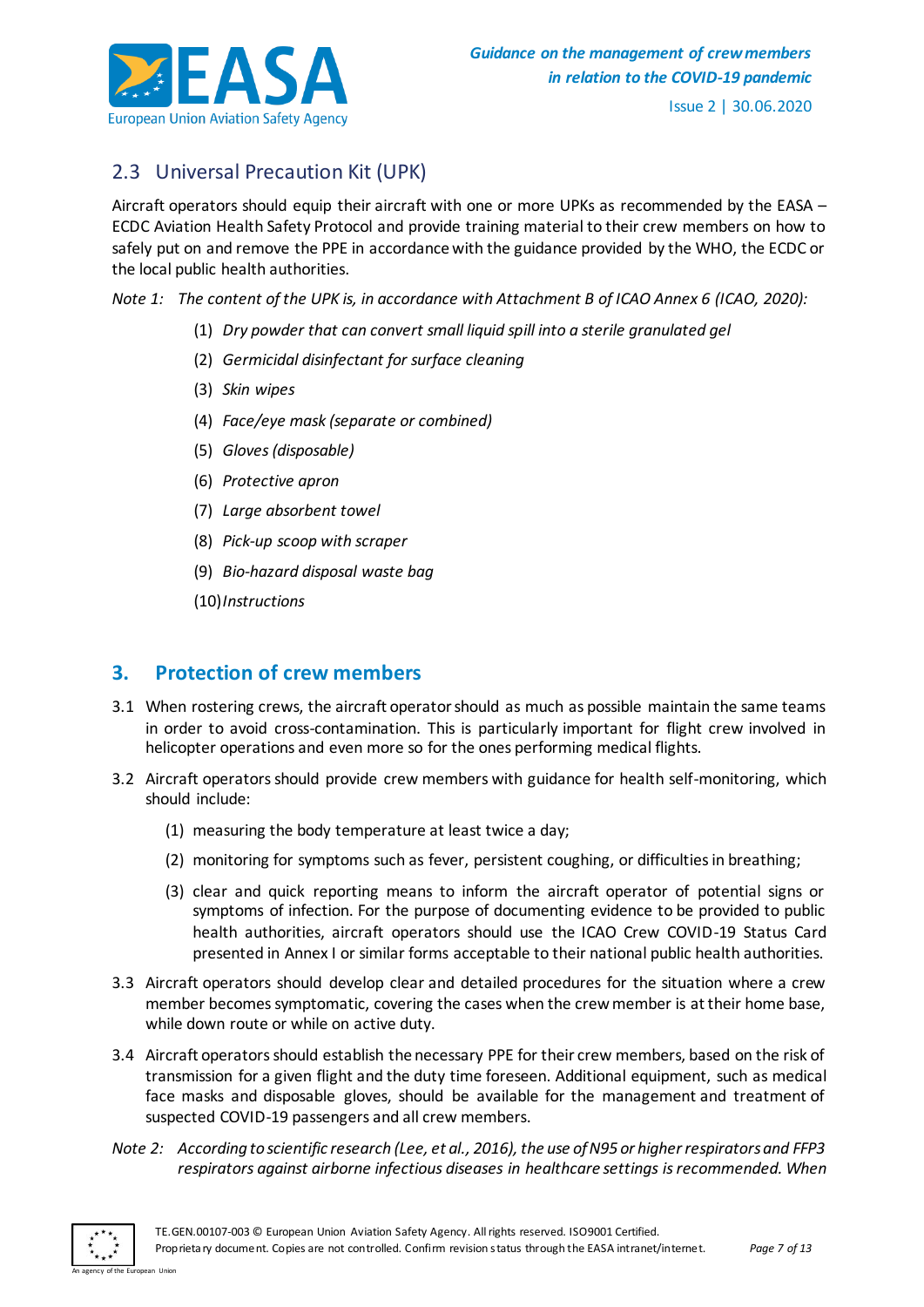

*these certified disposable filtering half-facepiece respirators are in short supply or not available, surgical masks may be an alternative. Surgical masks are used to block large particles (such as droplets, splashes, sprays, or splatter) that may contain microorganisms (e.g., viruses and bacteria) from reaching the nose and mouth. They are primarily intended to protect patients from healthcare workers by minimizing exposure of saliva and respiratory secretions to the patients.*

- 3.5 Medical face masks should be worn at all times by crew members that come into direct contact with passengers, and should be replaced regularly (at intervals not exceeding 4 hours). The correct disposal of PPE and other items that may be contaminated should be ensured by providing detailed instructions to crew members regarding the implemented policy. Waste materials that were in direct contact with passengers, airport staff or aircrew members, including partially consumed meals, beverages and disposable items such as used paper towels, tissues and PPE produced while treating or supporting passengers or aircrew members, should be treated in accordance with the applicable international guidance or, where available, national guidance, giving proper consideration to the cases where a symptomatic passenger, airport staff or aircrew member is/are present at the airport or on board the aircraft.
- 3.5 The aircraft operator should:
	- (1) make every effort to ensure that, in an aircraft which has more than one lavatory and provided the number of passengers carried aboard allows for it, a lavatory should be reserved for the exclusive use of the crew, preferably the one closest to the flight crew compartment;
	- (2) limit, to the greatest extent possible, access of aviation personnel other than the operating flight crew on duty to the flight crew compartment, unless deemed necessary for the completion of their tasks or for emergency reasons;
	- (3) instruct its cabin crew members to systematically avoid touching passengers' belongings (carry-on luggage).
- *Note 3: There is currently limited evidence on the immunity and protection against the COVID-19 disease provided by antibodies detected in the sera of recovered patients. The quantity, quality and duration of the human immune response to SARS-CoV-2 is, as yet, unclear. In addition, we lack validated serology tests that can ascertain immunity to the virus. This lack of correlation with disease immunity is not expected to be resolved in the coming months and it will take years to establish long-term immunity. There is not enough of a scientific basis for using serology or other immune markers to take decisions on travel (ECDC). Given the evidence currently available, and the fact that there are several cases of reinfection listed in recent scientific literature, crew members that were infected and have recovered should take the same precautionary measures as their colleagues do.*
- 3.6 In case of a medical emergency on board, cardiopulmonary resuscitation (CPR), if needed, should be performed based on existing protocols. The one-way valve of the mouth-to-mouth resuscitation mask will protect the crew member providing respiratory support from contamination. Nevertheless, proper hand hygiene should be observed immediately after CPR is over, as well as after any other medical intervention, by all crew members (and volunteers, where applicable), before touching or coming into direct contact with other passengers or crew members.
- 3.7 Furthermore, should oxygen-dispensing equipment (i.e. therapeutic oxygen, drop-down oxygen masks) or any other emergency or medical equipment be required to be used during the flight, it should be thoroughly disinfected or disposed of accordingly before the next flight. When

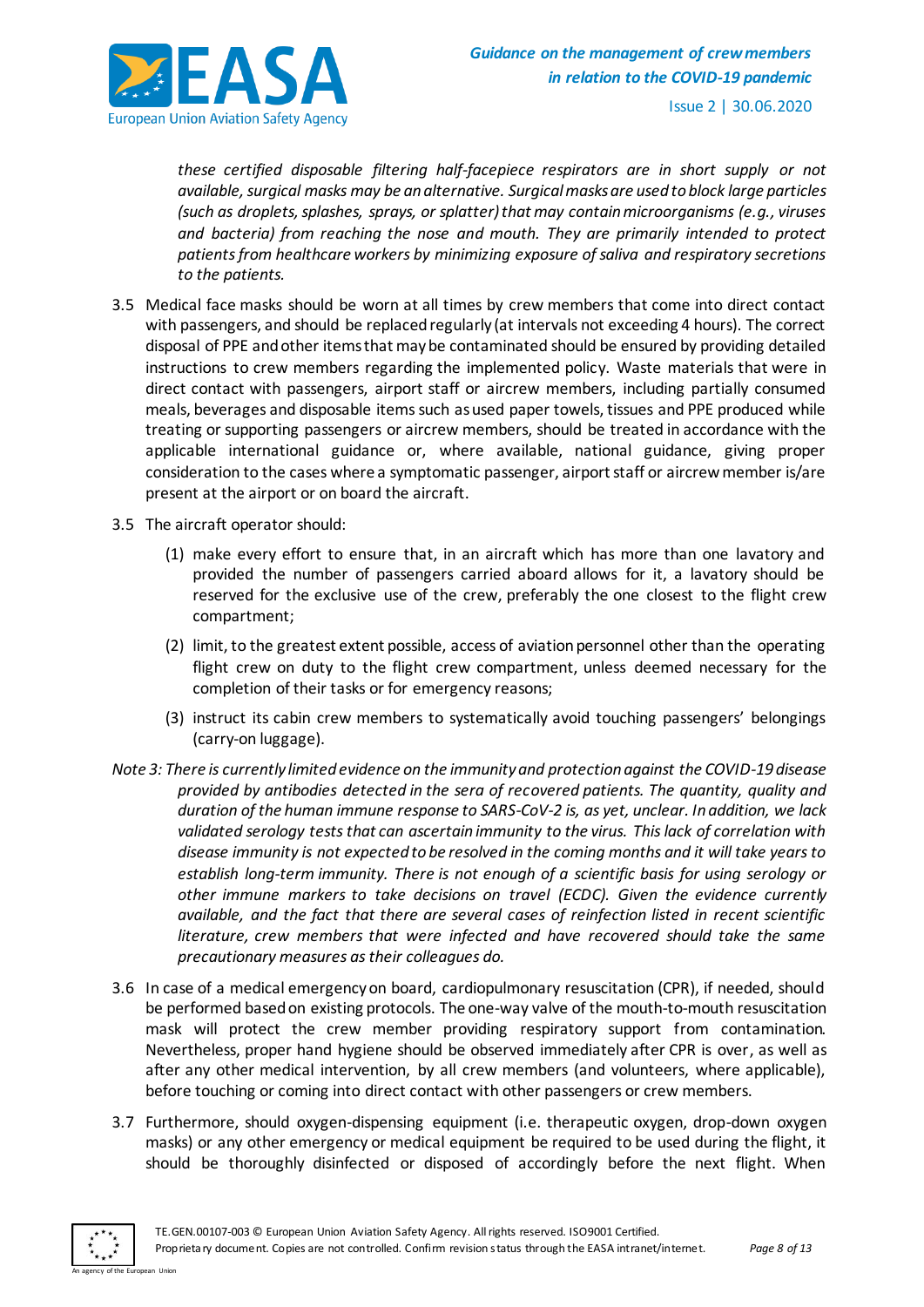

therapeutic oxygen is provided to suspected passengers or crew members, the oxygen mask(s) used should be disposed of in accordance with the applicable international guidance<sup>1</sup>.

# <span id="page-9-0"></span>**4. Management of crew members in pandemic situations**

### <span id="page-9-1"></span>4.1 Management of crew members in case of symptomatic passenger(s) on board

If, after take-off, a passenger shows symptoms that are compatible with COVID-19, such as fever, persistent cough, difficulty breathing or other flu-like symptoms, the recommendations should be followed as detailed in Section 3.5 of the EASA ECDC COVID-19 Aviation Health Safety Protocol<sup>2</sup> on Management of passengers on-board the aircraft with COVID-19-compatible symptoms.

# <span id="page-9-2"></span>4.2 Management of crew members following post-flight confirmation of a positive COVID-19 passenger

In cases where the local public health authorities inform an aircraft operator that a confirmed positive passenger was carried on board on one of its flights, the aircraft operator should notify the crew members that flew the flight segment concerned and inform them that they should self-isolate for 14 days, starting from the end of the respective flight. This should also apply to flights that were operated within 5 days before the collection of the test sample in case of asymptomatic passengers or within 3 days before the onset of symptoms for the symptomatic passengers, unless otherwise specified by the local public health authorities. For flights operated beyond these intervals, the risk for the passenger(s) to be contagious during the flight is considered to be low.

*Note 4: The incubation period of the SARS-CoV-2 virus has been found to be between 1 and 14 days, with a median incubation period of 5.1 days. 75 % of the cases have an incubation period longer than 4 days and only 2.5 % of the cases have an incubation period of less than 2 days<sup>3</sup> . Based on existing medical articles describing different types of evolution, including the fact that in some cases the first symptoms may be so mild as to be overlooked by some patients, it is considered that an interval of more than 72 hours before the onset of symptoms is considered as being safe in terms of infectivity. With similar reasoning, due to the possibility of mild symptoms being overlooked, in case a test is performed based only within an epidemiological context without symptoms being present at the time of testing, a period longer than 5 days before the time of collection of the sample which proves to be positive is considered as being safe in terms of infectivity.*

# <span id="page-9-3"></span>4.3 Management of suspected crew members on board

4.3.1 If a crew member exhibits symptoms such as fever, persistent cough, difficulties in breathing or other flu-like symptoms, and has an epidemiologically-relevant context (such as having recently come into contact with confirmed positive cases), they should be:

<sup>3</sup> <https://annals.org/aim/fullarticle/2762808/incubation-period-coronavirus-disease-2019-covid-19-from-publicly-reported>



 $\overline{a}$ 

<sup>1</sup> <https://apps.who.int/iris/bitstream/handle/10665/331488/WHO-2019-nCoV-Aviation-2020.1-eng.pdf> [https://www.who.int/publications/i/item/water-sanitation-hygiene-and-waste-ma nagement-for-the-covid-19-virus-interim-guidance](https://www.who.int/publications/i/item/water-sanitation-hygiene-and-waste-management-for-the-covid-19-virus-interim-guidance) <https://www.iata.org/contentassets/df216feeb8bb4d52a3e16befe9671033/iata-guidance-cabin-operations-during-post-pandemic.pdf>

<sup>2</sup> [https://www.easa.europa.eu/document-library/general-publications/covid-19-aviation-health-safety-proto](https://www.easa.europa.eu/document-library/general-publications/covid-19-aviation-health-safety-protocol)col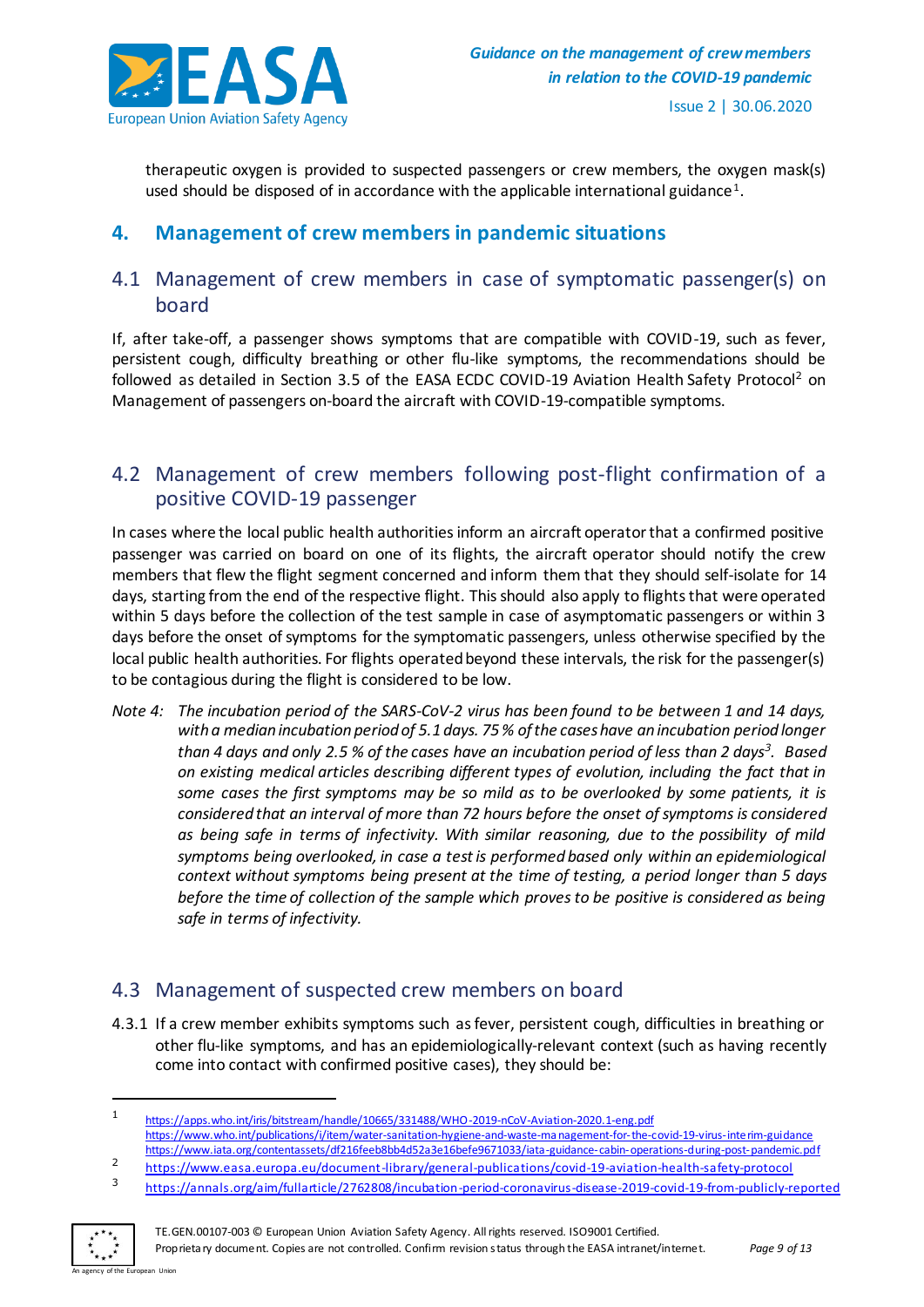

- (1) isolated on board, following the same guidelines described in Section 3.5 of the EASA-ECDC COVID-19 Aviation Health Safety Protocol on Management of passengers on-board the aircraft with COVID-19-compatible symptoms;
- (2) disembarked and managed in accordance with the instructions of the local public health authorities after the aircraft has landed and, preferably after all passengers and crew members have disembarked;
- (3) required to contact the local public health authorities as soon as possible and follow their instructions, including being tested for SARS-CoV-2 as soon as practicably possible;
- (4) put in quarantine or asked to self-isolate in accordance with the instructions of the local public health authorities until the test results are available. If the test result is positive, then quarantine will be extended until the crew member is considered to have fully recovered currently, the WHO and the ECDC consider a positive case to have fully recovered if 2 consecutive tests performed on samples collected at least 24 hours apart are negative. If the test is negative, the crew member may resume flying duties pending recovery from the underlying pathology (ECDC, 2020) (CDC US, 2020);
- 4.3.2 The other crew members that came into close contact (less than 1 metre for longer than 15 minutes) with the suspected crew member within 3 days before the onset of symptoms should be put in quarantine until the test results of the suspected crew member are available. If the test is positive, they should be put in quarantine for 14 days starting from the moment of the last contact.
- 4.3.3 If the test is negative, they may resume flying duties. There should be no detrimental impact on suspected crew members.

#### <span id="page-10-0"></span>4.4 Management of crew members involved in medical flights

Flight crew members that perform medical flights should:

- (1) avoid unnecessary close contact with the medical patient;
- (2) if they have information from the medical crew that the medical patient is a suspected COVID-19 patient, wear a medical face mask, gloves and protective clothing when they are close to the medical patient;
- (3) where after a flight for which no preventive measures have been taken, the information that the medical patient or another flight or medical crew member was tested positive for SARS-CoV-2, the flight crew members that have performed their duties in the same flight crew compartment with the confirmed positive case should be put in quarantine for 14 days. This should also apply to flights operated within 5 days before the collection of the test sample for the asymptomatic crew members or within 3 days before the onset of symptoms for the symptomatic crew members. For flights operated beyond these intervals, the risk for the passenger to be contagious during the flight is considered to be low;
- (4) adapt their procedures to the specificities of the medical mission in consultation with their local public health authorities and/or their medical crew members.

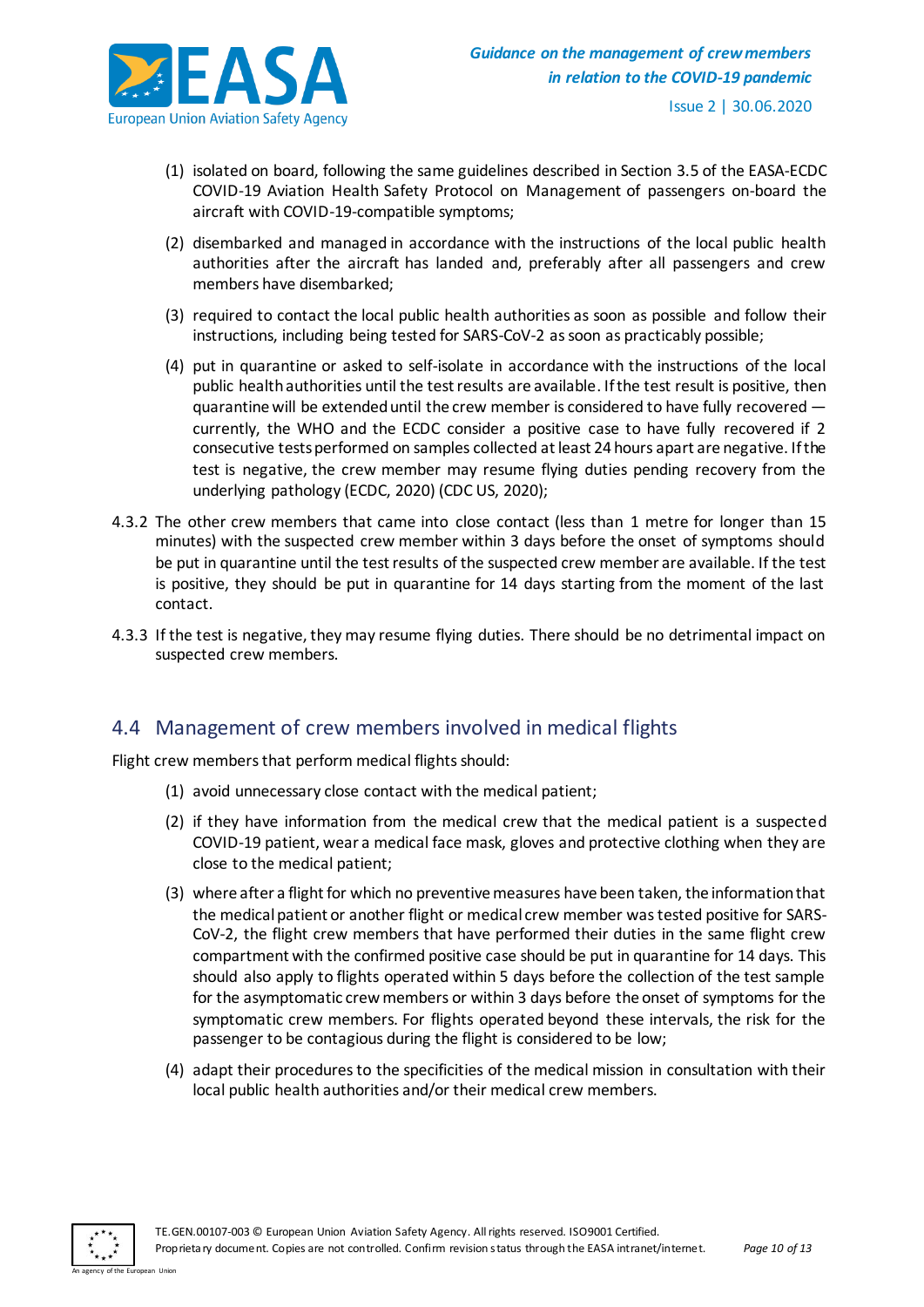

# <span id="page-11-0"></span>**Annex I – ICAO CREW COVID-19 STATUS CARD<sup>4</sup>**

ICAO

| <b>CREW COVID-19 STATUS CARD</b>                                                                                                                                                                                                                       |                                                                                  |                                                                                                                                                                                    |  |  |
|--------------------------------------------------------------------------------------------------------------------------------------------------------------------------------------------------------------------------------------------------------|----------------------------------------------------------------------------------|------------------------------------------------------------------------------------------------------------------------------------------------------------------------------------|--|--|
| Purpose of this card:<br>Information to be recorded by crew prior to departure to confirm their COVID-19 health status and<br>to facilitate processing by State's Public Health Authorities.                                                           |                                                                                  |                                                                                                                                                                                    |  |  |
| Notwithstanding completion of this card, a crew member might still be subjected to additional<br>screening by Public Health Authorities as part of a multi-layer prevention approach e.g. when<br>recorded temperature is 38 C° (100.4 F°) or greater. |                                                                                  |                                                                                                                                                                                    |  |  |
| 1.                                                                                                                                                                                                                                                     | suggestive of COVID-19?                                                          | During the past 14 days, have you had close contact (face-to-face contact within 1 metre<br>and for more than 15 minutes or direct physical contact) with someone who had symptoms |  |  |
|                                                                                                                                                                                                                                                        |                                                                                  | Yes□ No□                                                                                                                                                                           |  |  |
| 2.                                                                                                                                                                                                                                                     |                                                                                  | Have you had any of the following symptoms during the past 14 days:                                                                                                                |  |  |
|                                                                                                                                                                                                                                                        | Fever                                                                            | $Yes \Box No \Box$                                                                                                                                                                 |  |  |
|                                                                                                                                                                                                                                                        | Coughing                                                                         | $Yes \Box No \Box$                                                                                                                                                                 |  |  |
|                                                                                                                                                                                                                                                        |                                                                                  | Breathing difficulties Yes $\square$ No $\square$                                                                                                                                  |  |  |
| 3.                                                                                                                                                                                                                                                     | Temperature at duty start:                                                       |                                                                                                                                                                                    |  |  |
|                                                                                                                                                                                                                                                        | Temperature not recorded due to individual not feeling/appearing feverish $\Box$ |                                                                                                                                                                                    |  |  |
|                                                                                                                                                                                                                                                        | Temperature in degrees $C^{\circ} \Box / F^{\circ} \Box$ : _______               |                                                                                                                                                                                    |  |  |
|                                                                                                                                                                                                                                                        | Date:                                                                            | Time:                                                                                                                                                                              |  |  |
|                                                                                                                                                                                                                                                        | Recording method:                                                                | Forehead $\Box$ Ear $\Box$ Other $\Box$                                                                                                                                            |  |  |
| 4.                                                                                                                                                                                                                                                     |                                                                                  | Have you had a positive PCR <sup>5</sup> COVID-19 test during the past 14 days?                                                                                                    |  |  |
|                                                                                                                                                                                                                                                        |                                                                                  | Yes□ No□                                                                                                                                                                           |  |  |
|                                                                                                                                                                                                                                                        | Attach report if available                                                       |                                                                                                                                                                                    |  |  |
|                                                                                                                                                                                                                                                        | <b>Crew member Identification:</b>                                               |                                                                                                                                                                                    |  |  |
| Name:<br>Signature:<br>Date:                                                                                                                                                                                                                           | Airline/ aircraft operator:<br>Nationality and Passport No:                      |                                                                                                                                                                                    |  |  |

ICAO Public health corridor (PHC) Form 1

an The Europe



TE.GEN.00107-003 © European Union Aviation Safety Agency. All rights reserved. ISO9001 Certified. Proprieta ry document. Copies are not controlled. Confirm revision status through the EASA intranet/internet. *Page 11 of 13*

a<br><sup>4</sup> <https://www.icao.int/covid/cart/Pages/Documents.aspx>

<sup>&</sup>lt;sup>5</sup> Polymerise chain reaction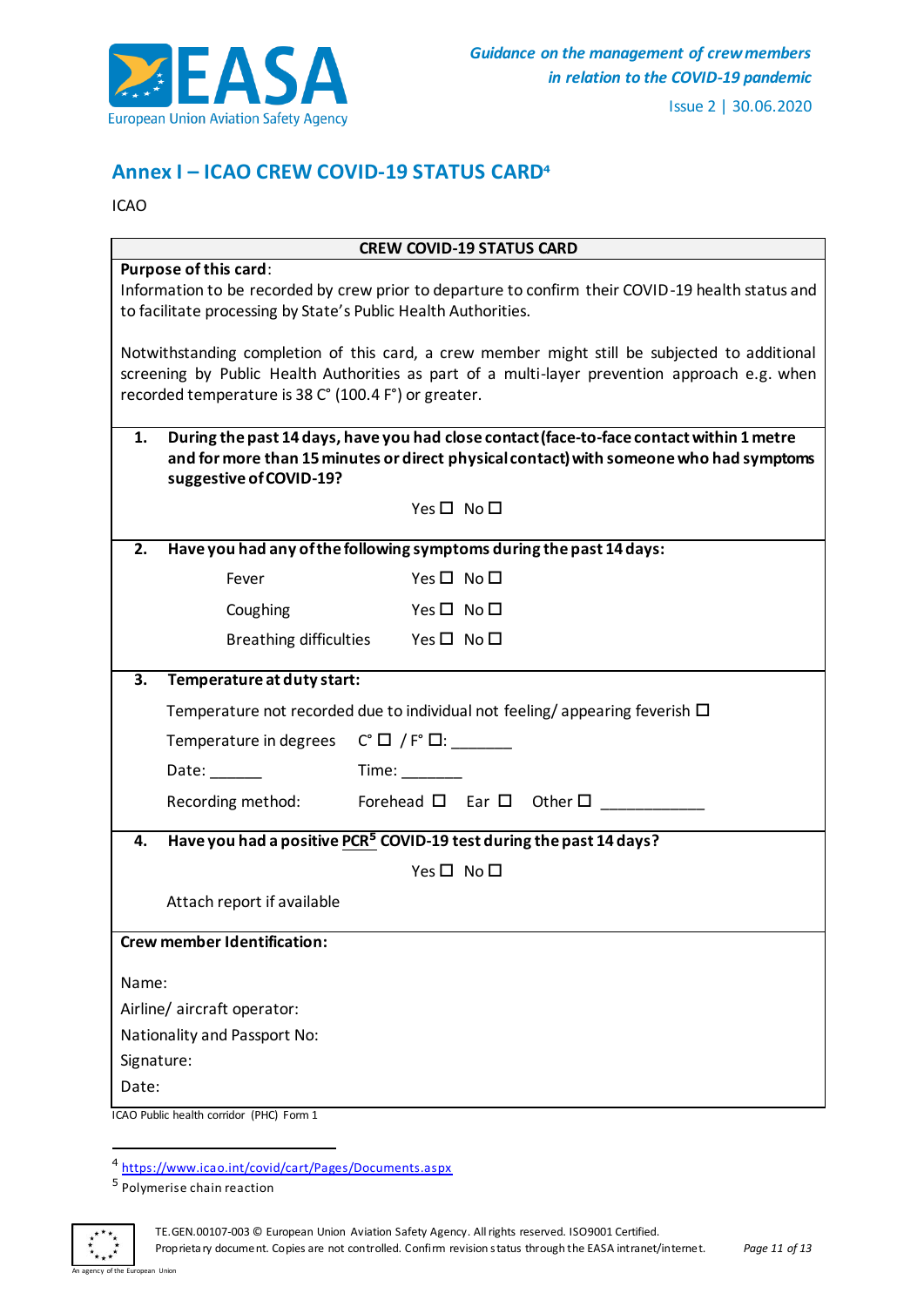

# <span id="page-12-0"></span>**References**

- CAAC. (2020). Preventing Spread of Coronavirus Disease 2019 Guideline for Airlines third edition. People's Republic of China.
- CDC US. (2020, 03 26). *Discontinuation of Home Isolation for Persons with COVID-19 .* Retrieved from CDC.gov: https://www.cdc.gov/coronavirus/2019-ncov/hcp/disposition-in-home-patients.html
- ECDC. (2020, 3 26). *Discharge criteria.* Retrieved from ECDC: https://www.ecdc.europa.eu/sites/default/files/documents/COVID-19-Discharge-criteria.pdf
- ECDC. (2020, 03 26). *Guidance for wearing and removing personal protective equipment.* Retrieved from ECDC: https://www.ecdc.europa.eu/sites/default/files/documents/COVID-19-guidancewearing-and-removing-personal-protective-equipment-healthcare-settings-updated.pdf
- ECDC. (n.d.). *Considerations relating to passenger locator data, entry and exit screening and health declarations in the context of COVID-19 in the EU/EEA and the UK.* Retrieved from https://www.ecdc.europa.eu/en/publications-data/passenger-locator-data-entry-exitscreening-health-declaration
- EU Healthy Gateways. (2020, 03 26). *Novel Coronavirus.* Retrieved from https://www.healthygateways.eu: https://www.healthygateways.eu/Portals/0/plcdocs/EU\_HEALTHY\_GATEWAYS\_2019 nCoV\_AIRCRAFTS\_4\_2\_2020\_F.pdf?ver=2020-02-05-102326-010
- European Commission. (2020, 03 26). *Coronavirus guidance.* Retrieved from European Commission: https://ec.europa.eu/transport/sites/transport/files/legislation/c20202010\_en.pdf
- IATA. (2020, 03 26). *Emergency response guidelines*. Retrieved from IATA.org: https://www.iata.org/en/programs/safety/health/diseases/#tab-2
- ICAO. (2020, 03 26). *ICAO Health Related SARPS.* Retrieved from CAPSCA: https://www.capsca.org/Documentation/ICAOHealthRelatedSARPsandguidelines.pdf
- ICAO. (n.d.). *ICAO CART.* Retrieved from https://www.icao.int/covid/cart/Pages/CART-Take-off.aspx
- IFALPA. (2020, 03 26). *COVID 19 Guidance For Crews.* Retrieved from IFALPA: https://www.ifalpa.org/publications/library/covid-19-guidance-for-crews--3300
- Lee, S.-A., Hwang, D.-C., Li, H.-Y., Tsai, C.-F., Chen, C., & Chen , J.-K. (2016). Particle Size-Selective Assessment of Protection of European Standard FFP Respirators and Surgical Masks against Particles-Tested with Human Subjects. *Journal of healthcare engineering* , https://doi.org/10.1155/2016/8572493.
- WHO. (2020, 03 26). *How to put on and how to remove PPE*. Retrieved from WHO: https://www.who.int/csr/resources/publications/ebola/ppe-ste
- WHO. (2020, March 20). *Operational considerations for managing COVID-19 cases or outbreak in aviation.* Retrieved from WHO.int: https://apps.who.int/iris/bitstream/handle/10665/331488/WHO-2019-nCoV-Aviation-2020.1 eng.pdf
- WHO. (2020, 03 26). *When to use a mask*. Retrieved from https://www.who.int/emergencies/diseases/novel-coronavirus-2019/advice-for-public/whenand-how-to-use-masks